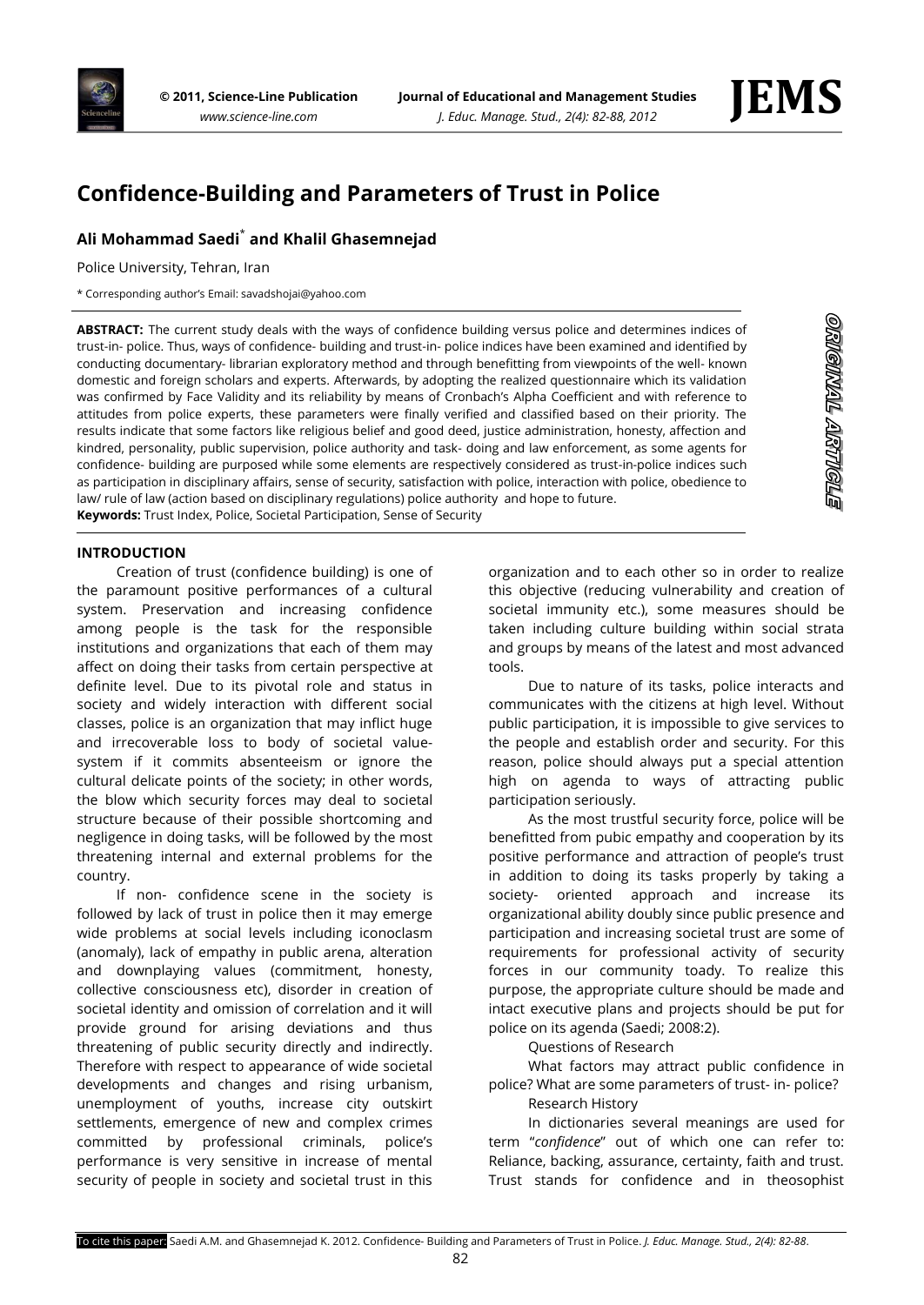terminology it means reliance on what is before God and seclusion from what is not before Him. Similarly, this term has been mentioned several times in Holy Quran and God has invited believers to trust in Him.\*

There are numerous synonymies and concepts, which relate typically to confidence (trust). In Persian language and literature and public culture (folklore) of Iranian community as well as many other nations, there are some words and concepts, which are used in different sentences despite of having different origin (cognate). At the same time, they may strike meanings close to "trust" in mind. It seems that people employ these words when they have a sense of confidence to others or surrounding conditions. When audiences hear these concepts from someone, they make sure that speaker express meaning of "trust" by means of such lexicons.

The most important concepts and terms which are related to word "confidence" are as follows: Legitimacy, popularity, reliability, trust, optimism, support, respect, sense of security, belief and certainty, assurance, repute, and reliance (Moazen Jami; 2003: 42).

From sociological view, trust should be considered both as result and outcome of a process and convincing performance of public opinion and a very essential societal capital and basis for political system and social structure or essence and cornerstone for societal relations. Trust denotes efficiency of political system and public satisfaction caused by sum of efficiency (of confidence) and legitimacy. Although trust is not always along with legitimacy, but it is strictly related to this term and any increase or decrease in this factor may affect on increase or decrease of legitimacy (Hashemi; 2004: 2).

As one of the experts in Theories of Reconstruction, Redfield argues that one of the important problems that exist in Developing Countries and Third World Nations, especially in small communities, is lack of societal trust. In an study which has been conducted in Italy, it is demonstrated that at its all levels, public trust leads to social capital and development and accordingly difference among efficiency of organizations at north and south of a country is originated from the rate of social trust and capital (Azkia,1991:56,70).

With respect to globalization and dynamic process of global interdependence, Piotre Sztompka (Polish Sociologist) has mentioned two topics of trust and cooperation as one of the basic presuppositions in facing with world developments (Sztompka, 2005:58).

 $\overline{a}$ 

Dugan considers correctness of police command as the reason for obedience to police that caused by legitimacy and confidence while he believes that if police makes mistake or not this point is referred to the higher body (Dugan, 1999:286).

Johnson and Colman argue that there are two elements of trustee and trusted ones in a confidencebased relation, so if confidence exists, actors have honesty, sharing nature and cooperation and trust in each other. (Amir Kafi, 2001:18).

Quoted from Eisenstaedt, Chalapi writes: "The paramount issue of societal order is social trust and correlation for Durkheim and to some extent for Tunis; in other words, without integration and type of confidence, maintenance of social order will not be possible (Chalapi, 1996:12).

By purposing the transaction and expression of the profits behind this definition, Zimmel has introduced trust as the most important requirements for transaction. According to him, society will be disintegrated without public confidence of people (Behzad, 2005:4).

Robert Putnam argues that trust is considered as valuable source of capital so that if there is a lot of confidence in a government to the same extent political growth and social development will occur in this society. Trust is the main pivot for social capital and it requires riskability (Motavali, 2005:124-129).

The effective factors on acquisition of societal trust in police

1) Religious Belief and Good Deed

"*Surely (as for) those who believe and do good deeds for them will Allah bring about love*" (Holy Quran: 19:96)

Abdi argues: To the extent that police acts successfully in creation of security and its maintenance and attracts public trust, it will approach closer to borders of popularity; namely, there two major parameters for realization of utility: One is rate of police's success in doing its missions, which include creation of security, peace and comfort and the latter is confidence- building among people (Abdi; 2003:39).

2) Justice Administration

Imam Ali (PBUH) in his well- known letter, addressing to *Malek Ashtar* (his commander) states: you could rely on public trust in government when they make sure of administration of justice in all affairs. The best affairs for all people as well as for a just ruler comprises of three characteristics: 1- It should act better and superior and closer to moderateness in enforcement of right; 2- It should be wider and broad- based in justice range; and 3- It should more attractive and pleasant in terms of drawing public satisfaction.

3) Honesty

 $2$ - For example, see also verses 23, 30 and 67 of Suras Maedeh, Talaq and Josef, respectively in Holy Quran.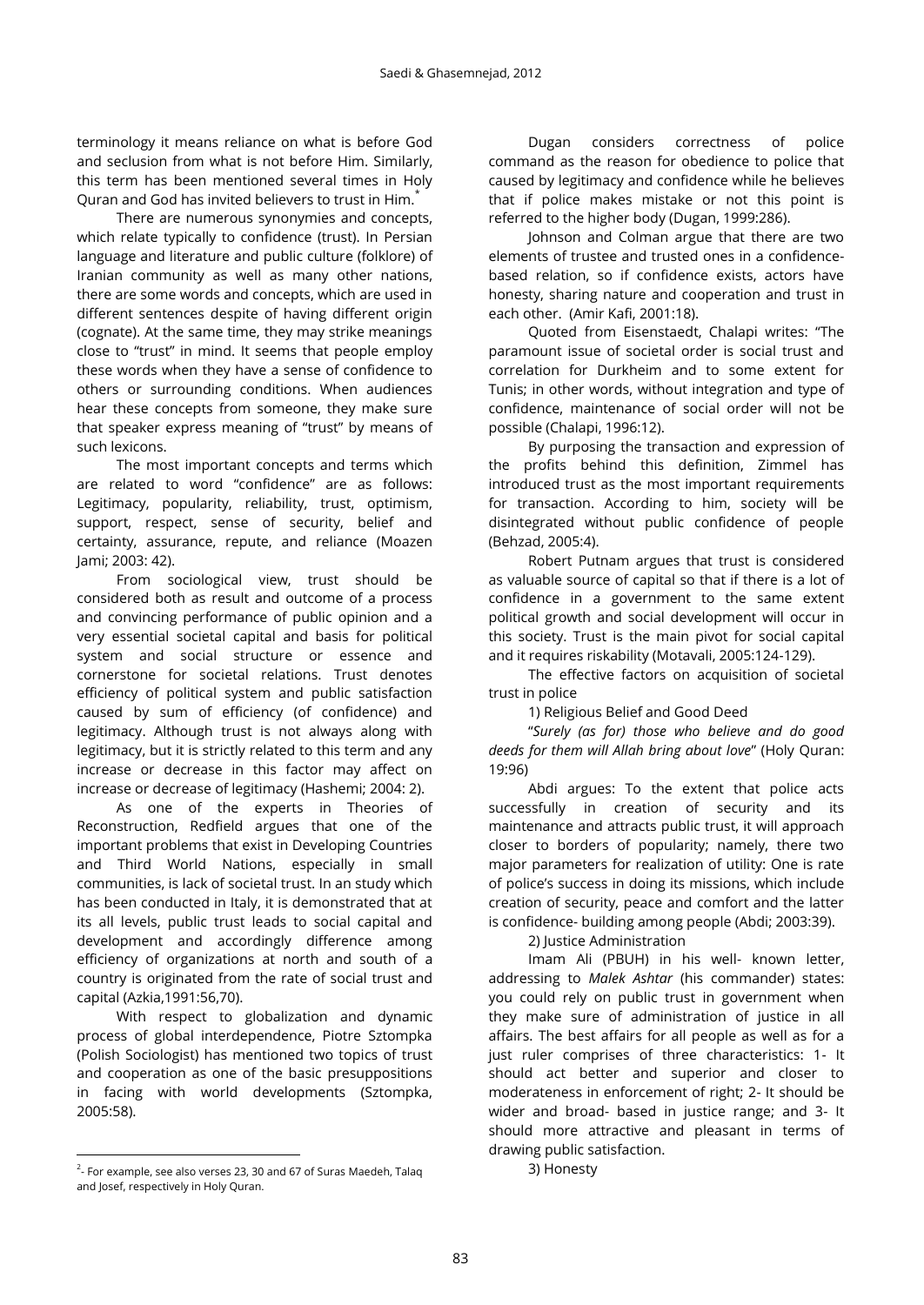The foremost reason for non- confidence is lack of sincerity in people's speech or of organizations and discordance among behavior and speech, which typically leads to kind of avoidance that is the important and distinct sign of non- confidence. Confidence makes eyes more lenient and human's sight optimistic. It is obvious if confidence is not misused, no one will consider it as the same as credulity (Mohammadi Reyshahri; 2004:241).

### 4) Affection and Kindred

Chalapi argues that emotional attachment may create commitment and social loyalty and interest are also the main constituent elements of societal and moral norms. Thus, without a type of emotional attachment, normal order will be impossible. Emotion (kindred) is the basis for societal normal order. Sense of attachment to group, mutual societal trust, and bilateral friendship are some main characteristics of social correlation. All of them stem from emotional dependence (Chalapi, 1996:101).

5) Personality

Maxwell expresses: "Respect is definitely an essential basis for duration of leadership. How leaders acquire respect? With rational decision makings, confession to mistakes and prioritization of goodness and expediency for their subordinates and organizations rather than their own private issues; you could not create confidence only by giving lip- service to trust. Trust is always created by achieving the results and through showing their personality integrity at any time and with a behavior, which is followed by a sign of paying personal attention to the people (Quoted from Moazen Jami; 2003:83).

6) Public Supervision

What is definitely evident in this point that Public Supervision Office, as a linking chain, should convey people's message immediately and accurately and by observance of safekeeping nature to the relevant ranks in Police ir (NAJA). It is clear that some issues like ways of telephone call, voice, tone, gender and audio-lingual conducts of phone operators are crucially effective on confidence building and enrichment of communication routes for constant public contacts (Doagooyan, 2004:95).

7) Police Authority

Trust is equal to efficiency of (political) system and lack of efficiency of this system is due to lack of governmental authority. Secretary of National Security Supreme Council states that a weak government will promptly lose public trust in socio-political structure. We need to an authoritative government to preserve public confidence (Moazen Jami, 2003:54).

8) Task Doing and Law Enforcement

In today communities, frameworks, procedures and structures are the bases for rate of confidence. It

means rational trust and modern confidence based on defined structures and according to this fact that how procedures and structures have been defined. Modern confidence is based on system and framework of societal structures and textures. Thus, it is not important who the policeman that stands up in an intersection is and or son of which person he might be. This point is significant that he wears this uniform. It is not important how a well- tempered or handsome person he is, but instead it is vital that he is responsible to do such task. Therefore, by writing fine for any driver, he creates a legal duty for citizens and citizens shall admit it (Hashemi, 2004:4).

Parameters of trust-in-police are as follows:

1) Social Confidence and participation in Disciplinary Affairs

From Lehman's point of view, confidence is a social mechanism in which human's expectations; actions and behavior are led and regulated. Eventually, according to his opinion, if rules are executed properly in the society and legitimate power is enforced by the related authorities, we will witness cooperation and participation of community members at all levels where this is one of the confidence outcomes and it also strengthens trust in others itself (Behzad, 2004:272).

Putnam deems confidence as a social capital that causes communication and optimal participation of members in a society and finally it will provide their mutual interests. From his view, mutual trust and communication in a network are deemed as sources that exist in actions done by members of society. Putnam mainly focuses on concept of confidence and he believes that confidence is a precious source of capital so if there is a lot of confidence in a government to the same extent political growth and social development will increase further (Motavali, 2005: 124).

2) Confidence and Sense of Security (Safety)

Non- confidence is a sign for a type of sense of insecurity and risk from others and this may signify the weakness of social links and chains and denote a type of generalized pessimism; but under confident conditions, person may feel a sense of comfort and security for presence in the group of other people and transaction and give and take with them (Ghodrati et al, 2009:21).

Abraham Maslow, as a humanist psychologist, was one of the first researchers who has purposed fundamental comments about complex and complicated nature of sense of insecurity and he mentioned fourteen signs for this feeling among them sense of non- confidence is one sign (Ibid: 94).

3) Trust and Interaction with Police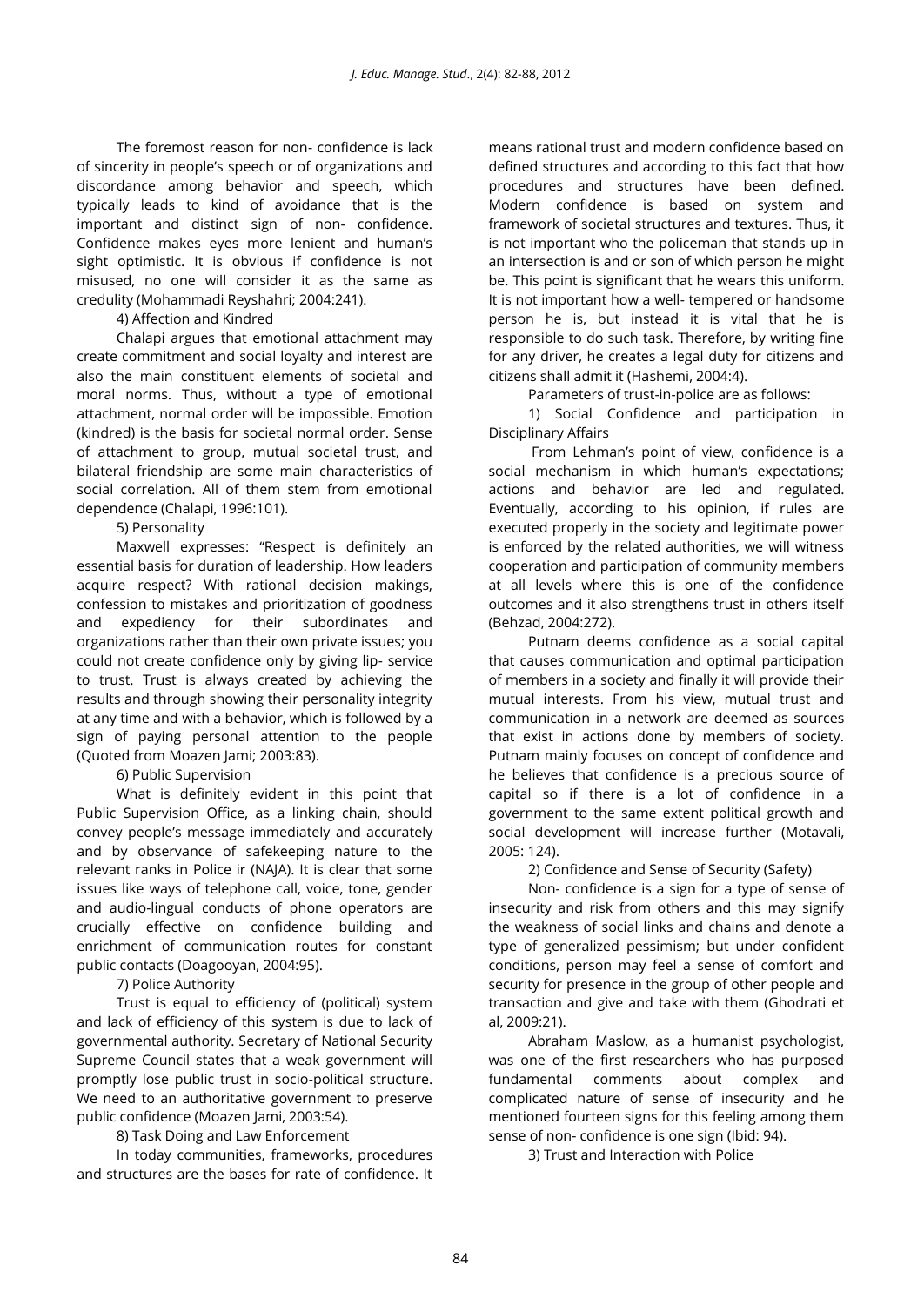Confidence is facilitator and prerequisite for successful public participation and cooperation. Interaction either does not form without confidence or it may be very weak and fragile. Trust causes confidence in communication and a positive attitude toward the opposite side and the interacted organization. Acquiring confidence is very crucial for the organizations that are directly related to people (Shayegan; 2007:7).

4) Trust and Satisfaction with Police's Performance

After referring to researching backgrounds of different persons regarding confidence, Abbaszadeh deduces that economic and occupational satisfaction affects on formation of social trust (Abbaszadeh, 2004:272).

Concerning to counteract, H. Kaufman argues that those persons who extremely trust on others may reflect low rate of hostility and high level of peaceful behavior while people with lesser confidence indicate aggressiveness at high level and peaceful behavior at low level (Behzad; 2004:5).

5) Trust and Police Authority

The Supreme Leader of Islamic Republic of Iran expresses:

- The more you sacrifice your own for the people, the people further trust in you (relationship among altruism and confidence acquisition);

- You should attract all people's trust entirely. How it will be done? To some extent, people share in this regard but to the greater extent, it is on your onus. Affection, trust and sense of confidence are something that will not be realized without effort and desire of one, who should be trusted (necessity of confidence acquisition).

- Pondering on popular nature of government may be tractable.

- Religious devotion is not enough so efficiency shall be improved.

- In government and different bodies of the system, orientation should be based on preserving spirit of religious devotion and presence of government before Almighty God.

Remarks of Supreme Leader are about governmental officers in general and not police particularly since this requires efficiency, indefatigability and sense of power in governmental officers (Moazen Jami; 2003:42).

6) Trust and Obedience to Police (of legal commands issued by police officials and officers)

Cox suggests that if we trust in each other, our relations will be more effective with family, friends, neighbors, colleagues, patients, healthcare workers, and different groups and communities. The society, where a climate of non- confidence governs and it lacks positive experiences and expectations, will encounter with basic and serious problems regarding obedience to law, crime, suicide, hostility, healthcare conditions and other social parameters. At the same time by focusing on factor of trust in formation of societal capital, he purposes this point that it will be very difficult to convince a group of people to adopt healthier life style if this message is expressed by those ones, who are not so highly trusted in. He implies this point that confidence is at low level may cause antisocial behavior.

Previous Studies:

Firoozabadi (2005) has examined techniques of promotion of societal capital in Iran and considered conceptual elements in his study as the main components of social capital including public, social and political information, public confidence, organizational confidence, and informal participation etc.

In his MA thesis, Saedi (2008) has reviewed the impact of execution of police special projects for public confidence building to this organization and concluded that implementation of these plans has affected on people's satisfaction, participation in police- driven projects, police's authority, reducing of crimes, sense of security, obedience to law, and thus increase of public trust-in- police.

In an essay under title of strategies for creation and increase of trust-in female police and by means of comments and views from scholars and experts in the field of social sciences, Shayegan has come to this result that police needs to public participation and acquisition of their confidence in order to administer social order and security.

## **METHODOLOGY**

This study is of applied type in terms of kind and goal. To collect the needed information, some documentary- survey methods have been employed so that it has been initially tried to identify and take note and fiche from written sources including books, essays, documents, scientific reports and the related dissertations and then to exploited from them duly in the process of research. Following to this trend, for the sake of final verification and priorities of the extracted parameters, a realized questionnaire was prepared and then after confirmation of its validity and reliability by conducting Cronbach Alpha Test and with reference to the comments given by police experts, this questionnaire was used as measurement tool. Finally, deductive analysis and in some cases interpretive analysis have been also used in the process of data analysis and conclusion.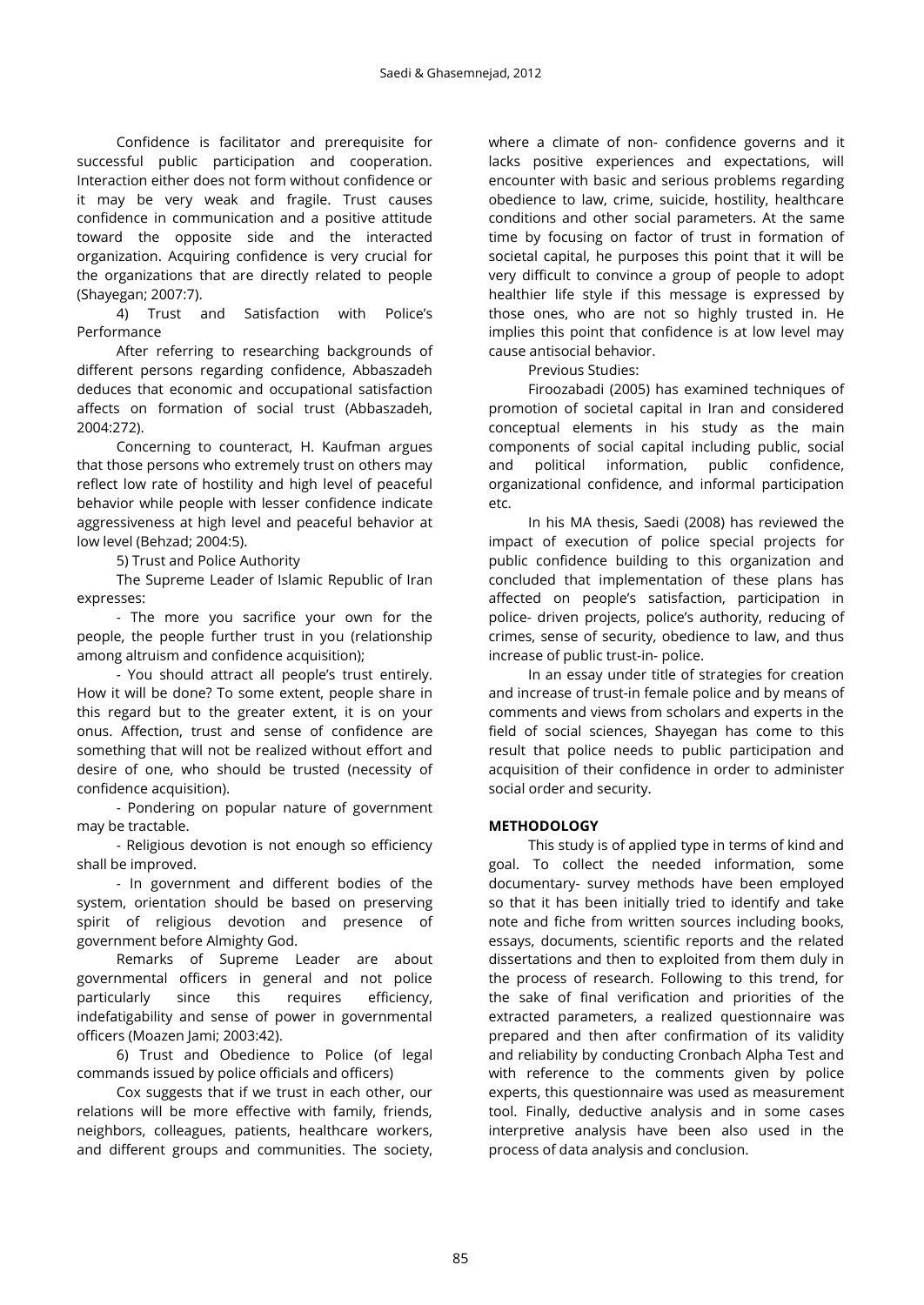**Figure 1.** Theoretical Model of Research

### **Confidence Acquisition Factors**

Religious belief and good deed, justice administration, affection and emotion, personality, public supervision, authority, task doing, law enforcement

# **Trust-in-Police**

### **Confidence parameters**

Participation in disciplinary affairs, sense of security, satisfaction, interaction with police, obedience to disciplinary regulations, authority

### **Review of Police Experts' Comments**

For final confirmation and order preference of the extracted parameter, a realized questionnaire was provided and after verification of validity and reliability through conducting Cronbach's Alpha Test, comments of police experts were used. Similarly, deductive analysis and in some cases interpretive analysis were

utilized in data analysis process and conclusion. Statistical population of this study consists of 180 students in commanding course and headquarters of Police University (as full time), who have employed for at least 10 years in disciplinary affairs and they are considered as experts in this regard.

| Review trust-in-police relationship by statistical indices derived from disciplinary experts |                                            |                                                       |
|----------------------------------------------------------------------------------------------|--------------------------------------------|-------------------------------------------------------|
| <b>Option</b>                                                                                | <b>Frequency</b><br>Very agreed and agreed | <b>Frequency Percentage</b><br>Very agreed and agreed |
| Trust-in-police causes public participation in<br>disciplinary affairs.                      | 152                                        | 84.97%                                                |
| Trust-in-police causes increasing sense of security.                                         | 151                                        | 83.88%                                                |
| Trust-in-police causes further people's interaction<br>with police.                          | 147                                        | 81.66%                                                |
| Trust-in-police causes people's satisfaction with<br>police performance.                     | 142                                        | 78.88%                                                |
| Trust-in-police causes increasing in police<br>authority from public view.                   | 134                                        | 74.77%                                                |
| Trust-in-police causes further public obedience to<br>disciplinary regulations.              | 128                                        | 71.11%                                                |

**Table 1.** Frequency of Experts' Comments





### **RESULTS**

1- Experts have considered unanimously confidence acquisition as an inevitable requirement for the relevant systems and organizations to the people.

2- Religious belief and good deed, observance of justice, honesty in working, affection and emotion (kindred), enjoying humanistic and value- driven

personality, admission of public supervision, having authority and execution of regulations perfectly are some of important cases that may contribute to acquisition of people's trust in the organizations.

3- The most essential parameters for public trust- in- police include people's participation in police affairs, increasing sense of security, establishing interaction with police, rising satisfaction with police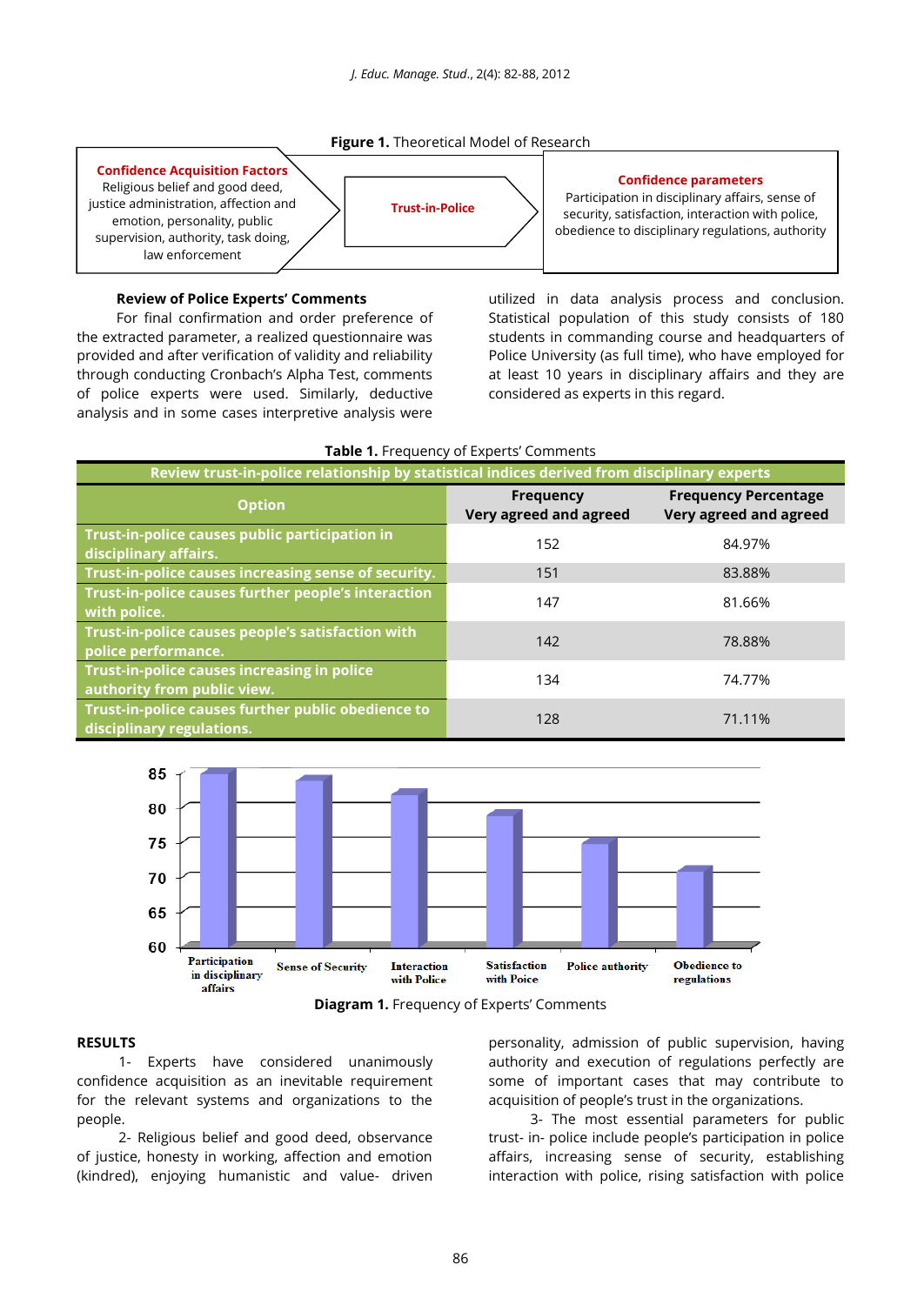performance, authority of police and people's obedience to disciplinary regulations.

4- Trust in police and satisfaction with it is a bidirectional relationship; namely, confidence will lead to satisfaction and also satisfaction causes confidence.

5- The persons who extremely trust in others may indicate the lower level of hostility and at the same time show peaceful behavior at high level; whereas, the people with lesser confidence indicate hostility at higher level and peaceful behavior at lower level (H Kaufmann).

### **DISCUSSION**

1- By improving system efficiency and thus increase in hope and effectiveness sense, police increase feeling of public trust in itself and provide ground for their participation in disciplinary efforts.

2- With properly law enforcement in the society and exertion of legitimate power, police have provide the platform for cooperation and participation of members of society and promoted its position before public opinion.

3- Police tries to spread sense of security as an inevitable requirement among people by prevention from crimes commitment and tackling with criminals so that thereby to prepare the path more even for its further achievements rather than by acquisition of public confidence.

4- By encouraging religious values and contribution to promoting religious beliefs among personnel, police makes them ready to give sincere and altruist service and thereby to building confidence for itself in the society.

5- It requires for police to consider justice observance and acting according to legal bases in its interaction with people so that people find themselves to be exposed to law- bound and just police and deem it as trustee and credible at any time.

6- It is recommended to police to set affection and emotion and brotherly and taintless relationship as its model of behavior. This action creates confidence and it will contribute police in doing the assigned missions.

7- It is suggested to police to increase admission and correction of weak points and improvement of strong points regarding further public communication with police and eventually their confidence by upgrading self- regulation systems.

8- Since one of the major effective factors in citizens' sense of security is managers' behavior and performance in security and police sectors (executive, judicial etc.) and in the case of negative consequence for such behavior this causes formation of nonconfidence to officials and creation of gap between police (organizations etc.) and people, so good

behavior, sweetly speech and intimate coordination and cooperation and giving services to them should be seriously taken into consideration.

11- Attentive, logical, knowledgeable and specialized addressing to police- related subjects is a necessity if it is ignored it may spread scope of nonconfidence versus police. Police should exonerate itself from this defect. No one can ignore this fact that on some occasions the persons who have been suffered from delinquency may avoid from complaint and notifying the given crimes for several reasons since some factors like fear from criminal, nonconfidence to police, unfamiliarity with their own rights may in turn cause the delinquency- stricken not to announce the crime.

12- Police authority and capability in facing with criminals and discovery of crime and campaign against delinquency should be considered as first priority since police's failure to meet people's requirements is one of factors for non- confidence.

13- With respect to this point that persons who enjoy sense of confidence at higher level, may reflect hostility at low level and extremely show a peaceful behavior, police should make its best effort for confidence creation.

14- A popular and value- oriented police is deserving creation of altruism spirit and affectionate and secured behavior. NAJA (Iranian Police) should create this spirit among its personnel by material and spiritual investment. It is evident that such spirit will be faced with mutual altruism and confidence from the people.

## **REFERENCES**

- Holy Quran, The blessed Suras of Noor (24:30, 31 and 55) and Ahzab (33: 59).
- Azkia, M. (1991). An introduction to sociology. 2nd Ed. Tehran: Etelaat Institute.
- Amir Kafi, M. (2001). Societal confidence and its effective factors. MA thesis, Shahid Beheshti University.
- Behzad, D. (2005). Confidence like as a social structure. Social Welfare Quarterly, 4, 16, Welfare Sciences University Press.
- Putnam, R. (2001). Democracy and civic traditions (an experience in Italy and some lessons for Developing Countries). Transl. Delforooz Mohammad Taghi, 1st Ed. Tehran: Political Studies & Researches Office, Ministry of Interiors.
- Chalapi, M. (1996). Sociology of order. Tehran: Nashr-E-Ney Press.

Hayyem, S. (1999). Persian- English Dictionary. 13th Ed.

Dugan, M. (1999). Article of legitimacy and confidence. (Abstract political and security essays. Vol. 2. Tehran: Strategic Studies Center.